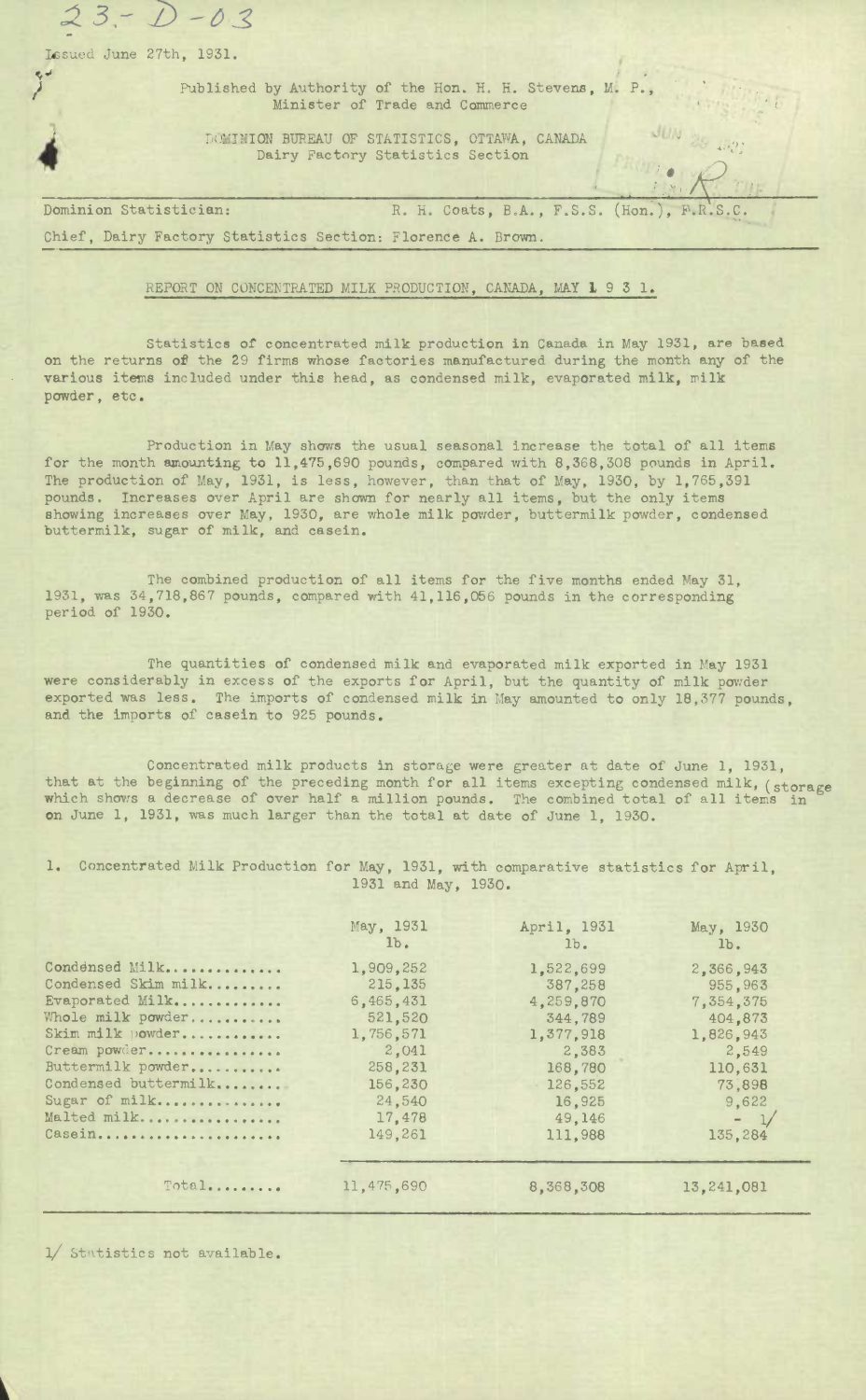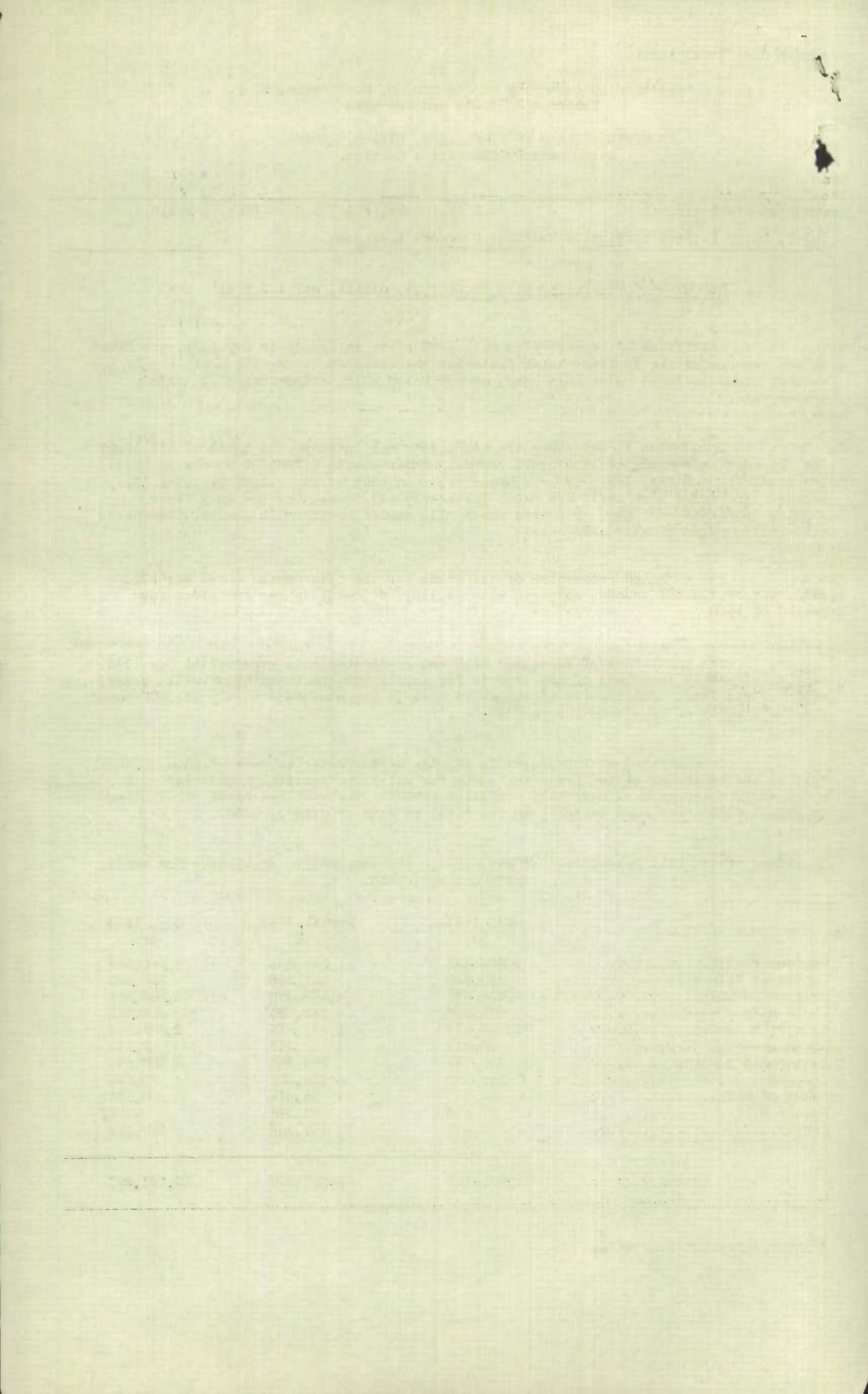2. Cumulative Production of Concentrated Milk for the five months ended May 31, 1931, with comparative statistics for the **five** months ended May 31, 1930.  $\mathcal{L}$ 

 $\mathcal{A}$ 

 $\mathcal{A}$  .  $\mathcal{X}$ 

|                                                                                                                                                                                                                                     | 1931<br>1 <sub>b</sub>                                                                                                                   | 1930<br>$1b$ .                                                                                                               |  |
|-------------------------------------------------------------------------------------------------------------------------------------------------------------------------------------------------------------------------------------|------------------------------------------------------------------------------------------------------------------------------------------|------------------------------------------------------------------------------------------------------------------------------|--|
| Condensed milk<br>Condensed skim milk<br>Evaporated Milk<br>Evaporated skim milk<br>Whole milk powder<br>Skim milk powder<br>Cream powder<br>Buttermilk powder<br>Condensed buttermilk<br>Sugar of milk<br>Malted Milk<br>$Case 1n$ | 6,375,138<br>1,940,888<br>16,846,415<br>265,109<br>1,154,138<br>6,132,496<br>6,442<br>724,613<br>606.955<br>78,796<br>125,529<br>462.348 | 8,450,481<br>3,554,431<br>21,411,885<br>185,339<br>955,427<br>5,612,261<br>77,932<br>213,685<br>243,082<br>48.214<br>363.319 |  |
| $\text{TOTAL}, \dots, \dots, \dots$                                                                                                                                                                                                 | 34,718,867                                                                                                                               | 41, 116, 056                                                                                                                 |  |

Production by Months of the Three Principal Items, viz., Condensed Milk, Evaporated Milk, and Skim Milk Powder, for the period January to May, 1931.

|          | Condensed Milk | <b>Evaporated Milk</b> | Skim Milk Powder |
|----------|----------------|------------------------|------------------|
|          | $1b$ .         | lb.                    | $1b$ .           |
| January  | 880,885        | 1,757,323              | 893,144          |
| February | 801,263        | 1,825,740              | 947, 133         |
| March    | 1,261,039      | 2,538,051              | 1, 157, 730      |
| April    | 1,522,699      | 4,259,870              | 1,377,918        |
| May      | 1,909,252      | 6,465,431              | 1,756,571        |

Imports and Exports of Concentrated Milk Products, May, 1931, with comparative statistics for April, 1931 and May, 1930

|                       |       | Quantity Imported |                |                | Quantity Exported |           |
|-----------------------|-------|-------------------|----------------|----------------|-------------------|-----------|
|                       | May   | April             | May            | May            | April             | May       |
|                       | 1931. | 1931.             | 1930.          | 1931           | 1931              | 1930      |
|                       | lb.   | 1 <sub>b</sub>    | 1 <sub>b</sub> | 1 <sub>b</sub> | 1 <sub>b</sub>    | $1b$ .    |
| Condensed Milk 18,377 |       | 39,067            | 6,789          | 918,300        | 432,800           | 1,148,000 |
| Evaporated milk       |       | $\sim$ $-$        | $\frac{1}{2}$  | 778,200        | 471,800           | 879,300   |
| Milk powder -         |       | $\sim$            | $\sim$         | 284,100        | 365,000           | 352,700   |
| Casein                | 925   | 13                | 583            | $\sim$         | $-$               | 127,373   |

Concentrated Milk Products in Cold Storage Wáreho'ses, June 1, 1931, with comparative statistics for May 1, 1931 and June 1, 1930.

|                   | June 1, 1931   | May 1, 1931 | June 1, 1930.  |
|-------------------|----------------|-------------|----------------|
|                   | 1 <sub>b</sub> | 1b.         | 1 <sub>b</sub> |
| Condensed milk    | 1,840,701      | 2,407.199   | 2,032,324      |
| Evaporated milk   | 7,457,451      | 5,137,084   | 7,958,936      |
| Whole milk powder | 1,004,539      | 747,401     | 516,261        |
| Skim milk powder  | 2,321,325      | 1,760,490   | 984,939        |